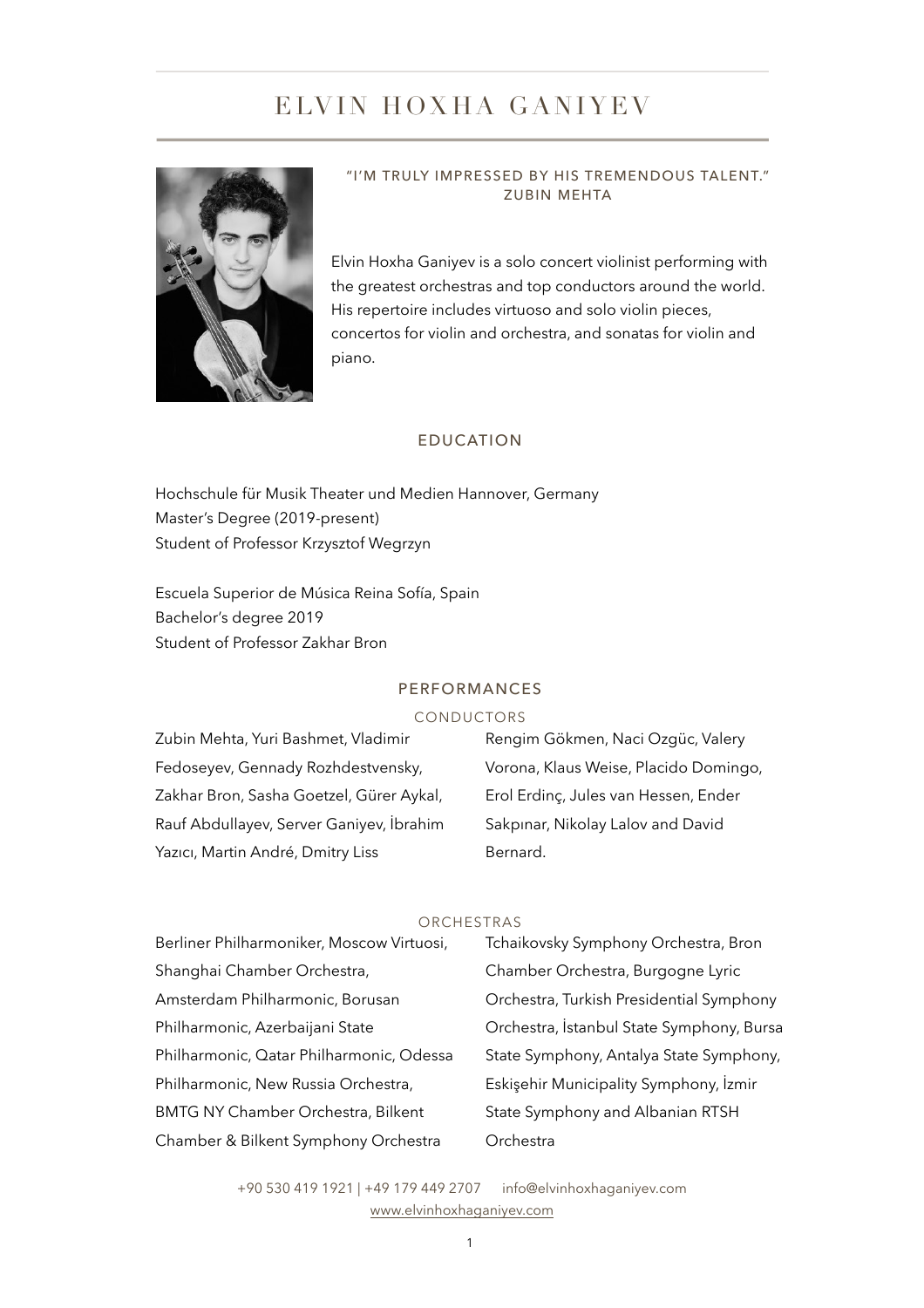#### CONCERT HALLS

Carnegie Hall, The Berlin Philharmonic Hall, Kremlin Palace and Tchaikovsky Concert Hall Moscow, Opera Garnier Monte-Carlo, De Doelen Rotterdam

Amsterdam Concertgebouw, Athena Megaro Hall, Zurich Tonhalle, The Royal Albert Hall, St. John's Smith Square London

## PERFORMANCES AND MASTERCLASSES WITH

Zakhar Bron, Vadim Repin, Maxim Vengerov, Ivri Gitlis, Fazıl Say, Viktor Pikayzen, Yusif Eyvazov, Güher-Süher Pekinel, Pierre Amoyal,Shmuel Ashkenasi Shlomo Mintz, Cihat Aşkın, Sergey Kravchenko, Anne Sophie Mutter, Itzhak Rashkovsky, Renaud Capuçon, Friedemann Eichhorn

#### FESTIVALS

Switzerland: Interlaken Classics Festivals, France: Menton Festival, Cannes Music Festival, Voices for Peace, Festival du Floréal Musical d'Epinal. Azerbaijan: Rostropovich Festival, Gabala Music Festival.

Russia: Vladimir Spivakov Invites Festival, Trans-Siberian Art Festival. Turkey: Istanbul Music Festival, Ankara Music Festival, Bodrum Music Festival. Germany: Oettingen Festival, Kloster Bentlage, Greece: Megaro Festival

#### AWARDS

2019 Istanbul Culture and Arts Foundation *Aydin Gun Encouragement Award* 2019 Virtuoso Award, Vienna International Music Competition *Grand Prize* 2018 Florida Keys International Music Competition for Young Talents *Grand Prize*  2018 Berliner International Music Competition *Golden Medal*  2016 Novosibirsk Russia Young Violinist International Competition *1st Prize* 2016 New York Golden Classical Music Awards International Competition *3rd Prize*  2013 V. Moscow International David Oistrakh Violin Competition *3rd Prize* 2012 7th Intl. Tchaikovsky Young Musicians Competition Switzerland *Special Prize* 2012 2nd Competition and International Music Festival Night in Madrid *1st Prize* 2010 A medal from the Pope 2010 Andante Classical Music Awards *New Young Musician of the Year* 2009 International Lipinski-Wieniawski Young Violinist Competition *2nd prize*  +90 530 419 1921 | +49 179 449 2707 info@elvinhoxhaganiyev.com

[www.elvinhoxhaganiyev.com](http://www.elvinhoxhaganiyev.com)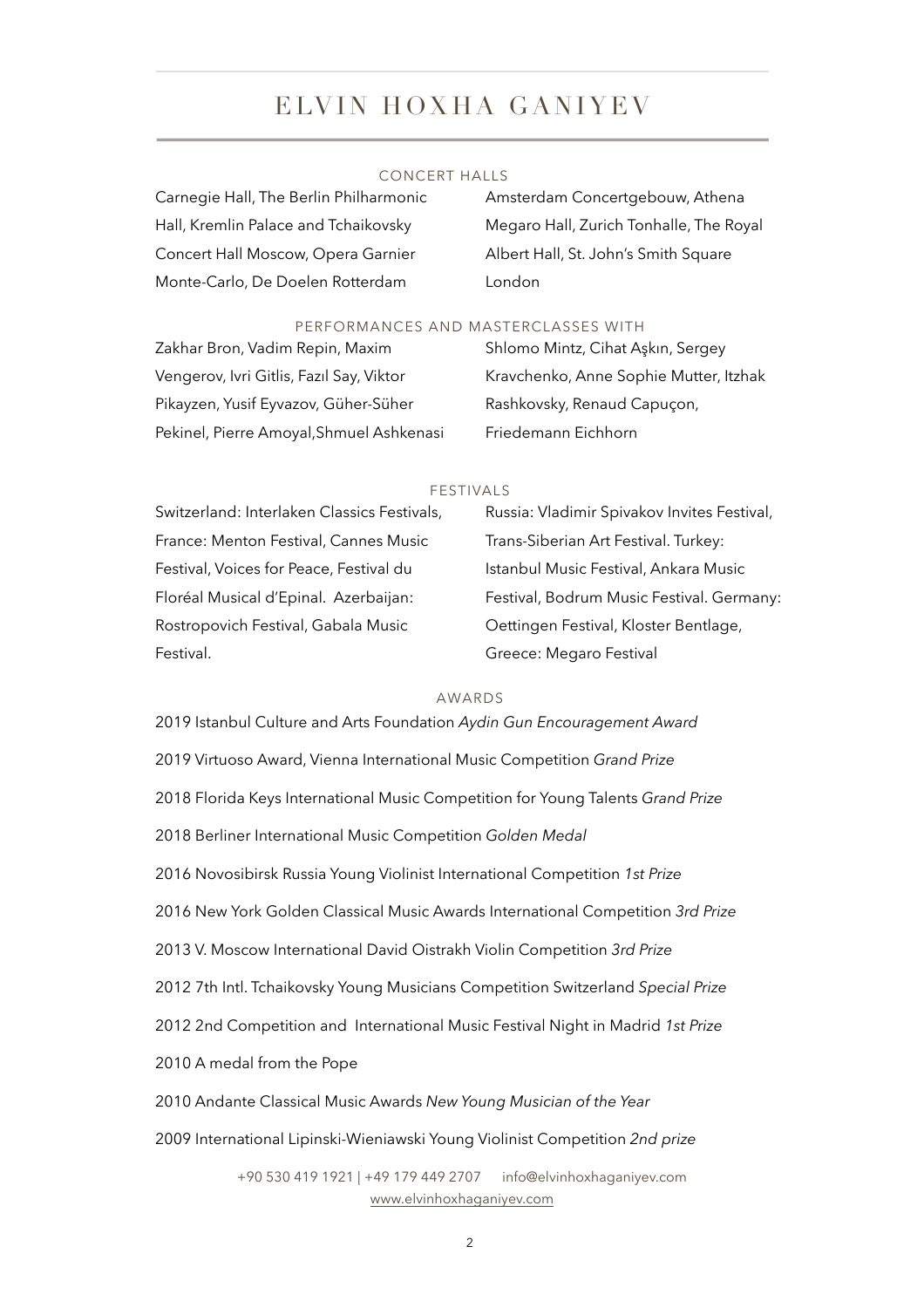## *AWARDS cont'd.*

2008 Azerbaijani Presidential Scholarship . Included in the Golden Book of Azerbaijan.

2007 2nd Gülden Turalı Violin Competition *1st prize* and *Turkish Composer Special Award* 

2006 International Classical Culture Heritage Competition in Moscow *1st prize*

### RECENT PRESS

https://www.iksv.org/en/news/the-aydin-gun-encouragement-award-for-2019-goes-toyoung-violinist-elvin-hoxha-ganiyev

Şeffaf Oda with Güneri Civaoğlu on CNN Türk

[https://www.youtube.com/watch?](https://www.youtube.com/watch?v=Z0NXFroL2ss&list=PLAbfIsE_fjFMWNyw7zqUAmYzJgPprKZNG&index=3) [v=Z0NXFroL2ss&list=PLAbfIsE\\_fjFMWNyw7zqUAmYzJgPprKZNG&index=3](https://www.youtube.com/watch?v=Z0NXFroL2ss&list=PLAbfIsE_fjFMWNyw7zqUAmYzJgPprKZNG&index=3)

Berlin Filarmoni herkesin hayali

<http://www.milliyet.com.tr/berlin-filarmoni-herkesin-hayali--gundem-2741828/>

Fazıl Say'dan genç yeteneklerle unutulmaz konser

[https://www.sabah.com.tr/kultur-sanat/2019/03/18/fazil-saydan-genc-yeteneklerle](https://www.sabah.com.tr/kultur-sanat/2019/03/18/fazil-saydan-genc-yeteneklerle-unutulmaz-konser)[unutulmaz-konser](https://www.sabah.com.tr/kultur-sanat/2019/03/18/fazil-saydan-genc-yeteneklerle-unutulmaz-konser)

Türkiye'nin yeni klasik müzik yıldızları

<http://www.hurriyet.com.tr/kitap-sanat/turkiyenin-yeni-klasik-muzik-yildizlari-40750213>

Bu çocuklar bizden farklı, dünya da aynı dünya değil

[http://www.hurriyet.com.tr/kelebek/hurriyet-pazar/bu-cocuklar-bizden-farkli-dunya-da](http://www.hurriyet.com.tr/kelebek/hurriyet-pazar/bu-cocuklar-bizden-farkli-dunya-da-ayni-dunya-degil-40701553)[ayni-dunya-degil-40701553](http://www.hurriyet.com.tr/kelebek/hurriyet-pazar/bu-cocuklar-bizden-farkli-dunya-da-ayni-dunya-degil-40701553)

Elvin Hoxha Ganiyev named Honoured Artist of Azerbaijan

<https://www.azernews.az/culture/138246.html>

Azerbaijan's talented violinist wins medal in Berlin

<https://www.azernews.az/culture/137151.html>

Azerbaijan's talented violinist to delight his fans

<https://www.azernews.az/culture/146773.html>

Elvin Ganiyev performs in Shanghai

<https://www.azernews.az/culture/100963.html>

Centenary of Jevdet Hajiyev celebrated in New York [https://www.azernews.az/culture/](https://www.azernews.az/culture/111351.html) [111351.html](https://www.azernews.az/culture/111351.html)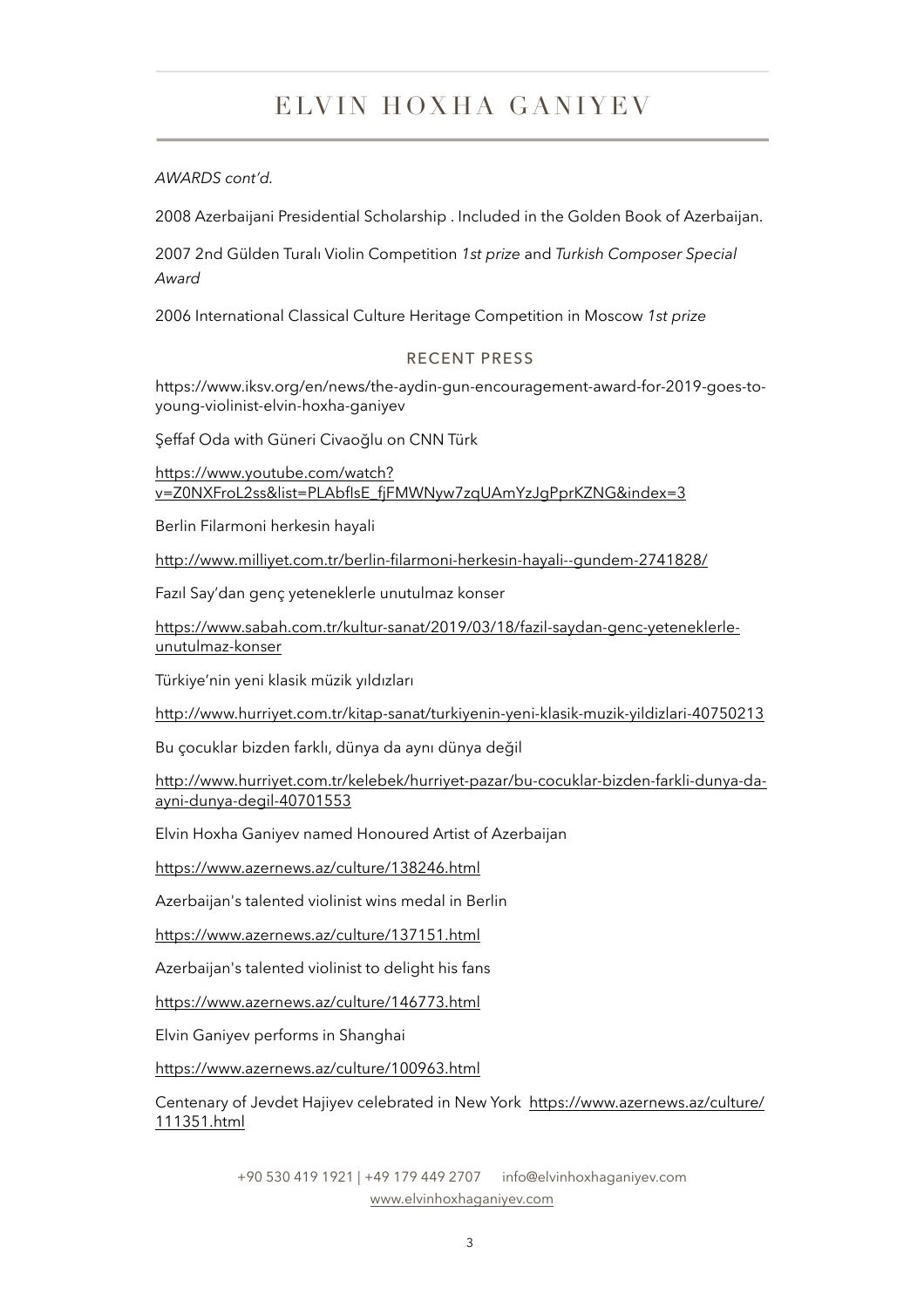# TESTIMONIALS

"I'm truly impressed by his tremendous talent." Zubin Mehta

"Elvin has shown an exceptional talent as a soloist. Apart from his high quality of technical abilities, he is playing with a variety of colors in his sound and with an expression that touches every audience." Prof. Zakhar Bron

"With his remarkable talents, I certainly believe that Elvin should be considered as one of the few greatest violinists of our time." Vladimir Ashkenazy

"Elvin embodies the characteristics of the world's greatest virtuosos." Gennady Rozhdestvensky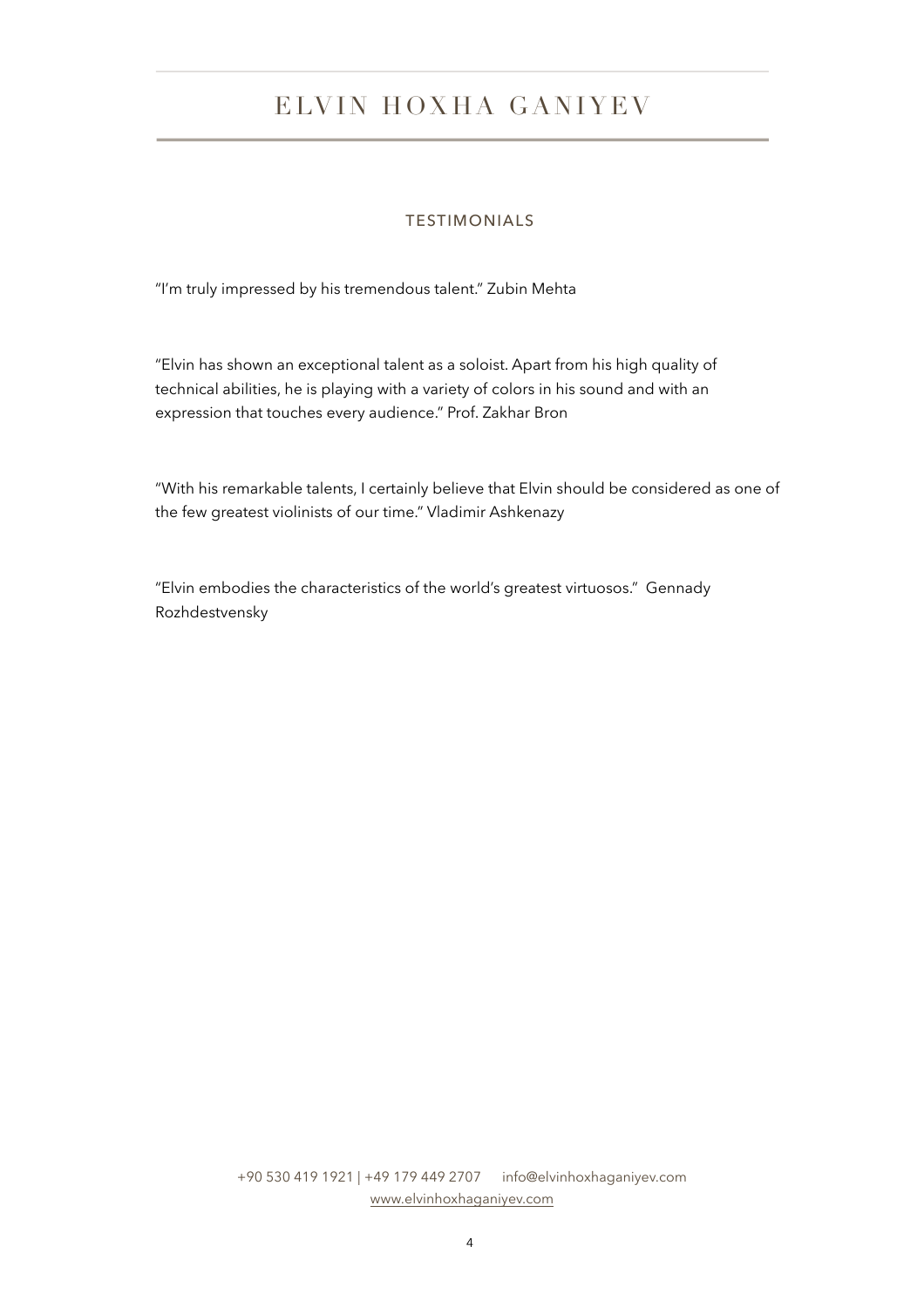### BIOGRAPHY

Elvin Hoxha Ganiyev is a solo concert violinist who is currently pursuing his Master's Degree at Hochschule für Musik Theater und Medien Hannover in Germany, studying with Professor Krzysztof Wegrzyn. He holds a Bachelor's Degree from Escuela Superior de Música Reina Sofía in Spain, from the class of Professor Zakhar Bron.

He is the recipient of the 2019 IKSV Istanbul Culture and Arts Foundation Aydin Gun Encouragement Award.

Elvin was born in 1997 into a family of esteemed musicians and started playing the violin when he was 5 years old. At the age of 8, he gave his first orchestral concert with his grandfather Server Ganiyev, and that same year he was admitted to the Zurich Conservatory Young Student program.

Since the age of 10 when Elvin made his debut with Moscow Virtuosi under the baton of Vladimir Spivakov at the Kremlin Palace, he has always performed with renowned conductors, such as Zubin Mehta, Yuri Bashmet, Vladimir Fedoseyev, Gennady Rozhdestvensky, Vladimir Ashkenazy, Sasha Goetzel, Gürer Aykal, Rauf Abdullayev, Placido Domingo, Jules van Hessen and David Bernard among others.

He has worked with masters, such as Ivri Gitlis, Vadim Repin, Anne-Sophie Mutter, Maxim Vengerov, Cihat Aşkın, Fazıl Say and Viktor Pikayzen in prominent concert halls throughout the world such as Carnegie Hall, the Berlin Philharmonic Hall, the Kremlin Palace and Tchaikovsky Concert Hall in Moscow, Opera Garnier Monte-Carlo, Amsterdam Concertgebouw, Athena Megaro Hall, Zurich Tonhalle, the Royal Albert Hall, St. John's Smith Square in London.

Among the many esteemed orchestras that Elvin has performed with are Moscow Virtuosi, Shanghai Chamber Orchestra, Amsterdam Philharmonic, Borusan Philharmonic, Azerbaijani Philharmonic, Qatar Philharmonic, Odessa Philharmonic, New Russia Orchestra, BMTG NY Chamber Orchestra, Bilkent Chamber & Bilkent Symphony Orchestra, Tchaikovsky Symphony Orchestra, Bron Chamber Orchestra, Burgogne Lyric Orchestra, Turkish Presidential Symphony Orchestra, İstanbul State Symphony, Bursa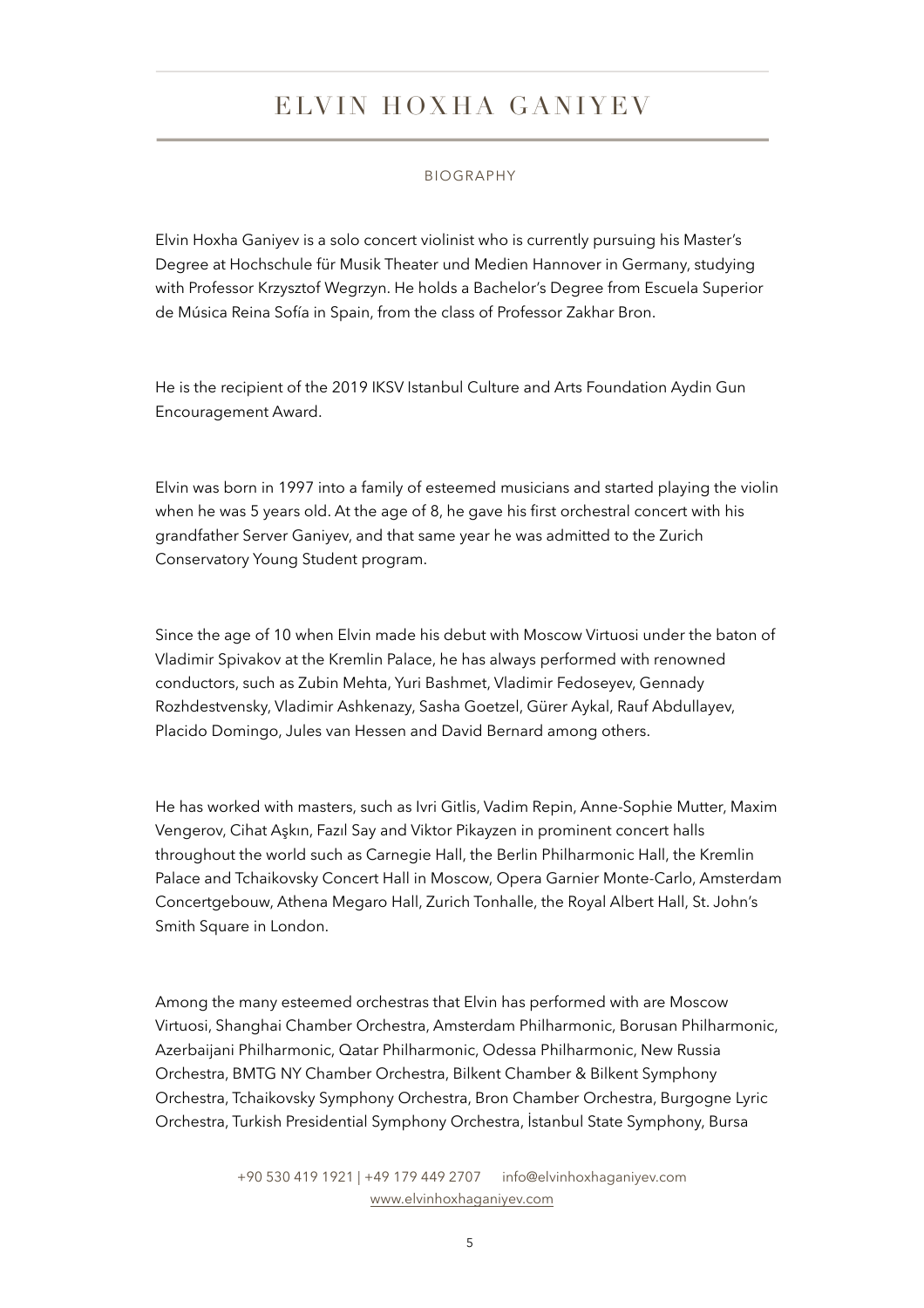State Symphony, Antalya State Symphony, Eskişehir State Symphony, İzmir State Symphony, and Albanian RTSH Orchestra.

Elvin has won numerous awards and honours at prestigious international competitions including David Oistrakh Violin Competition, Lipinski-Wieniawski Competition for Young Musicians, Golden Medal Berliner International Music Competition, and Vienna International Music Competition to name a few.

As a passionate young musician Elvin has performed at many festivals internationally such as Interlaken Classics Festivals in Switzerland, Menton Festival in France, Rostropovich Festival and Gabala Festival Music in Azerbaijan, Vladimir Spivakov Invites Festival, Trans-Siberian Art Festival in Russia, Istanbul Music Festival and Ankara Music Festival in Turkey, Cannes Music Festival, Voices for Peace and Festival du Floréal Musical d'Epinal in France, Oettingen Festival in Germany and Megaro Festival in Greece.

He has recorded with LGT Young Soloists for the album "Italian Journey" under RCA Red Seal/Sony Music Switzerland.

Elvin Hoxha Ganiyev is supported by QNB Finansbank, the main sponsor of ÇEV Contemporary Education Foundation of Turkey Young Talents Project.

Elvin performs on a 1715 Guiseppe Guarneri "filius Andreae" violin with an Eugène Sartory bow.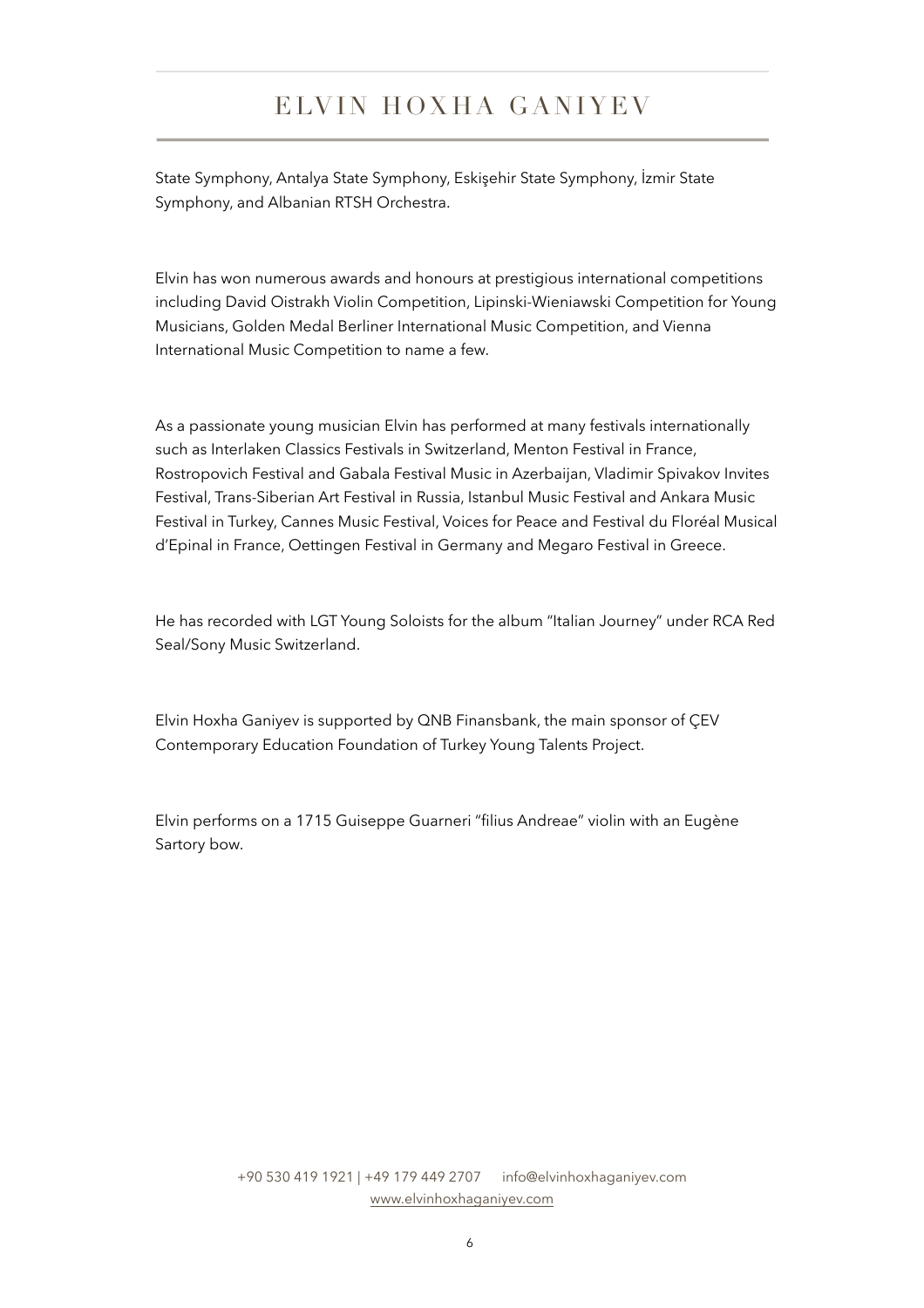### REPERTOIRE

### VIRTUOSO PIECES

Béla Bartók - Romanian Folk Dances Ernest Chausson - Poème, Op. 25 Heinrich Wilhelm Ernst - Fantasie brillante sur la Marche et la Romance d'Otello Niccolò Paganini - I Palpiti Maurice Ravel - Tzigane Camille Saint-Saëns - Rondo Capriccioso, Op.28 Pablo de Sarasate - Zigeunerweisen, Op.20 Pyotr Ilyich Tchaikovsky - Méditation Pyotr Ilyich Tchaikovsky - The Valse-Scherzo in C major, Op. 34 Pyotr Ilyich Tchaikovsky - Melodie, Op.42 No.3 Pyotr Ilyich Tchaikovsky - Suite from "Swan Lake " for solo violin Pyotr Ilyich Tchaikovsky - Russian Dance Franz Waxman - Carmen Fantasie Henryk Wieniawski - Variations on an Original Theme, Op.15 Henryk Wieniawski - Faust Fantasy, Op.20 Henryk Wieniawski - Scherzo Tarantelle, Op.16 Henryk Wieniawski - Polonaise de concert in D Major, Op.4 Henryk Wieniawski - Légende, Op.17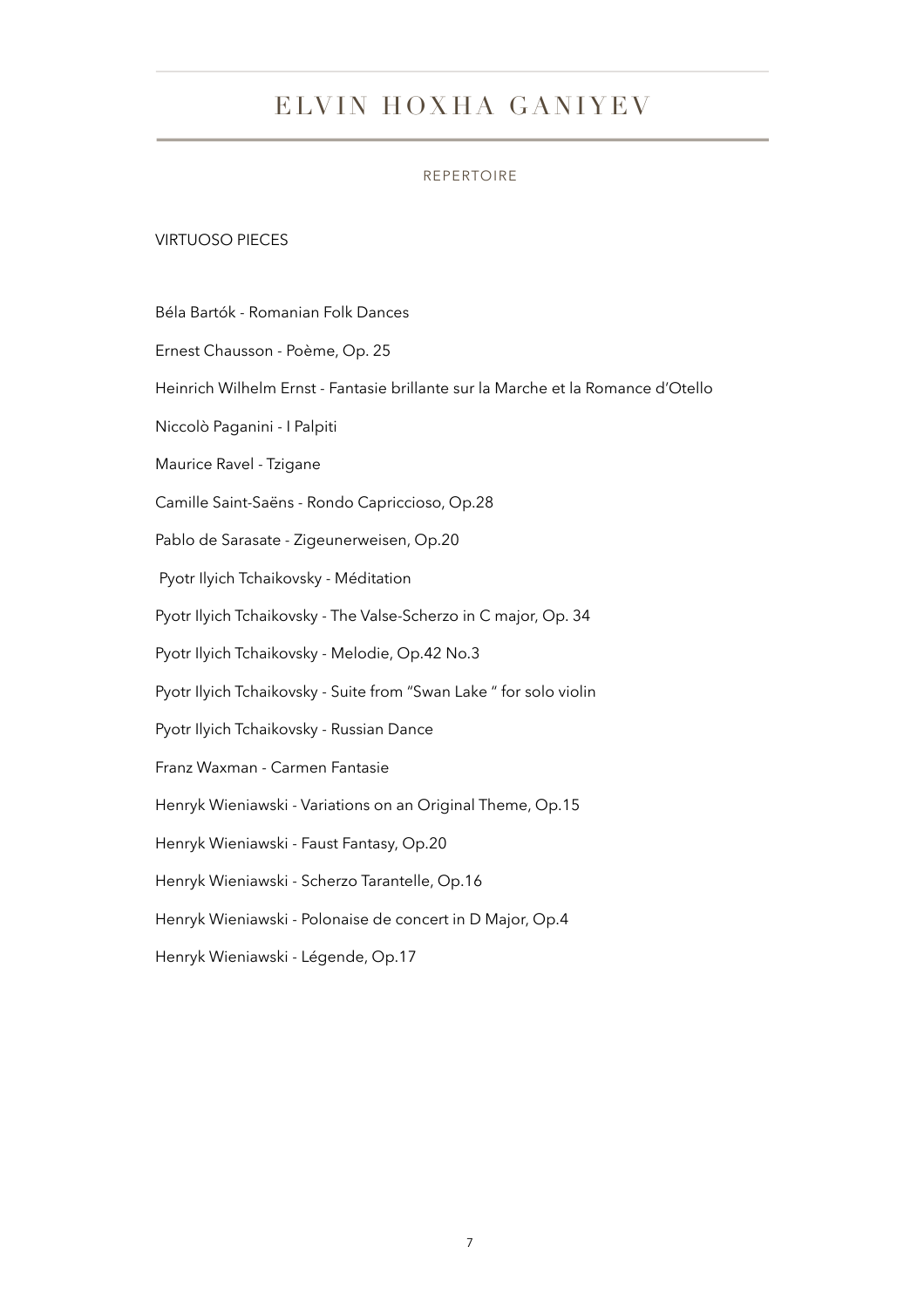## **CONCERTOS**

Johann Sebastian Bach - Concerto for 2 Violins in D Minor, BWV 1043 Johann Sebastian Bach - Violin Concerto in E Major, BWV 1042 Johann Sebastian Bach - Violin Concerto in A Minor, BWV 1041 Béla Bartók - Violin Concerto No. 1 Ludwig van Beethoven - Violin Concerto in D Major, Op. 61 Ludwig van Beethoven - Triple Concerto for Violin, Cello & Piano in C Major, Op. 56 Johannes Brahms - Violin Concerto in D major, Op. 77 Johannes Brahms - The Double Concerto in A minor, Op. 102 Gang Chen & Zhanhao He - Violin Concerto "Butterfly Lovers" Kara Karayev - Violin Concerto Édouard Lalo - Symphony Espagnole in F Major , Op. 20 Felix Mendelssohn - Violin Concerto in E minor, Op. 64 Wolfgang Amadeus Mozart - Violin Concerto No. 3 in G major, K 216 Wolfgang Amadeus Mozart - Violin Concerto No . 4 in D Major, K 218 Wolfgang Amadeus Mozart - Violin Concerto No . 5 in A Major, K 219 Niccolò Paganini - Violin Concerto No. 1, Op. 6 Sergei Prokofiev - Violin Concerto No. 1 in D major, Op. 19 Sergei Prokofiev - Violin Concerto No. 2 in G minor, Op. 63 Fazıl Say - Violin Concerto "1001 Nights in the Harem" Dmitri Shostakovich - The Violin Concerto No. 1 in A minor, Op. 77 Jean Sibelius - The Violin Concerto in D minor, Op. 47 Pyotr Ilyich Tchaikovsky - Violin Concerto No. 1 in D Major, Op. 35 Henri Vieuxtemps - Violin Concerto No.5 in A minor, Op. 37 Antonio Vivaldi - The Four Seasons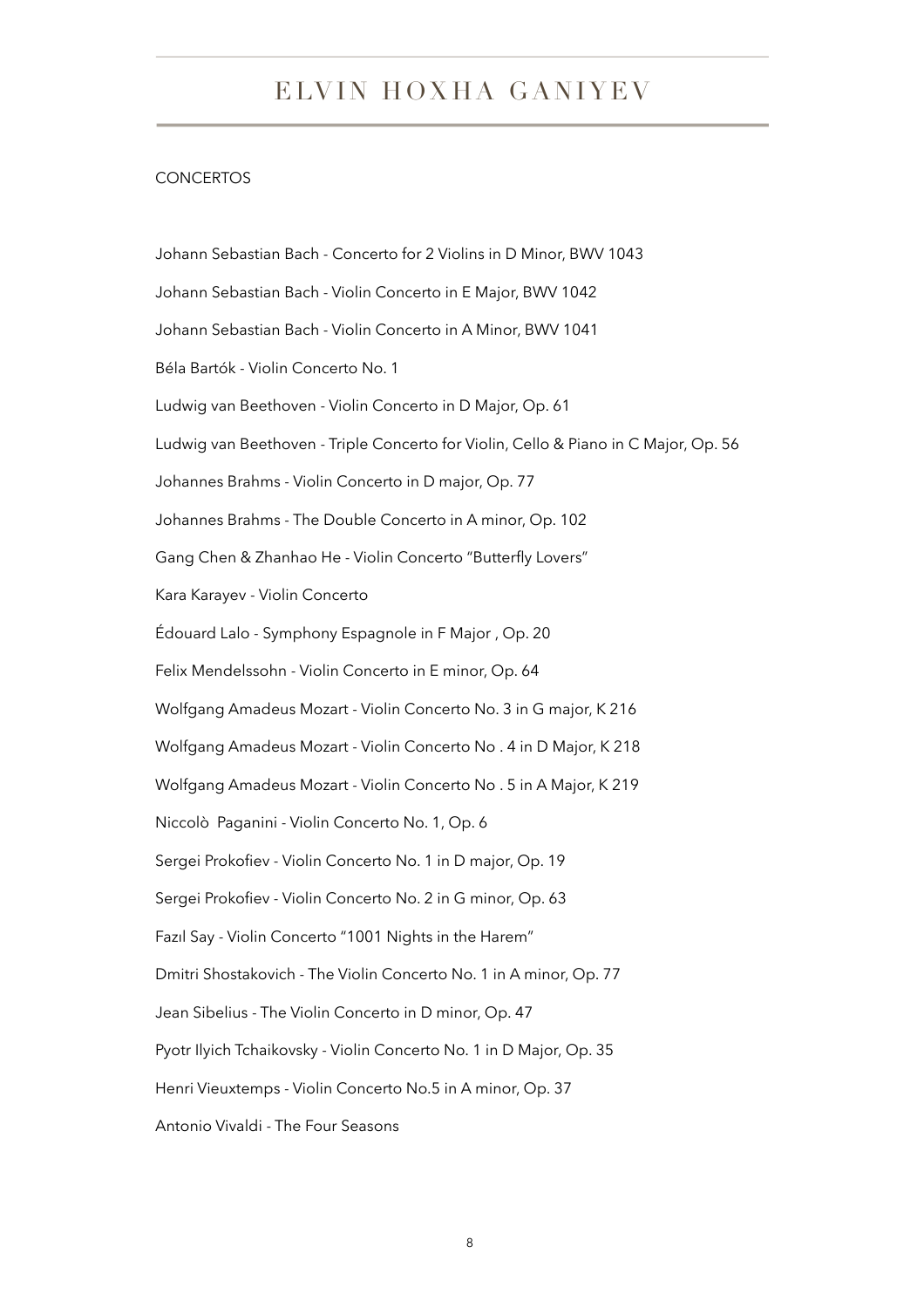Antonio Vivaldi - Concerto for 4 Violins in B Minor, RV 580 Henryk Wieniawski - Violin Concerto No. 1 in F sharp Minor Henryk Wieniawski - Violin Concerto No. 2 in D Major

### SOLO VIOLIN

Johann Sebastian Bach - Sonata No. 1 in G Minor, BWV 1001 Johann Sebastian Bach - Sonata No. 2 in A Minor, BWV 1003 Johann Sebastian Bach - Partita No. 3 in E Major, BWV 1006 Francesco Geminiani - Sonata violin solo in B-flat Major Nathan Milstein - Paganiniana Niccolò Paganini - Caprices nr. 1,5,6,7,8,9,10,11,13,14,16,17,18,19,21,23,24 Eugene Ysaÿe - Sonata for Solo Violin, Op. 27, No. 2 "Jacques Thibaud" Eugene Ysaÿe - Sonata No. 3 in D Minor "Georges Enescu" Eugene Ysaÿe – Sonata No. 4 in E Minor "Fritz Kreisler" Eugene Ysaÿe - Sonata No. 6 in E Major "Manuel Quiroga"

### SONATAS FOR VIOLIN AND PIANO

Ludwig van Beethoven - Violin Sonata No. 2 in A Major, Op. 12 Ludwig van Beethoven - Violin Sonata No. 5 in F Major, Op. 24 Ludwig van Beethoven – Violin Sonata No. 7 in C Minor, Op.30-2 Ludwig van Beethoven – Violin Sonata No.8 in G Major, Op.30-3 Ludwig van Beethoven - Violin Sonata No. 9 in A Major, Op.47 "Kreutzer" Johannes Brahms - Violin Sonata No. 1 in G Major, Op.78 Johannes Brahms – Violin Sonata No. 3 in D Minor, Op. 108